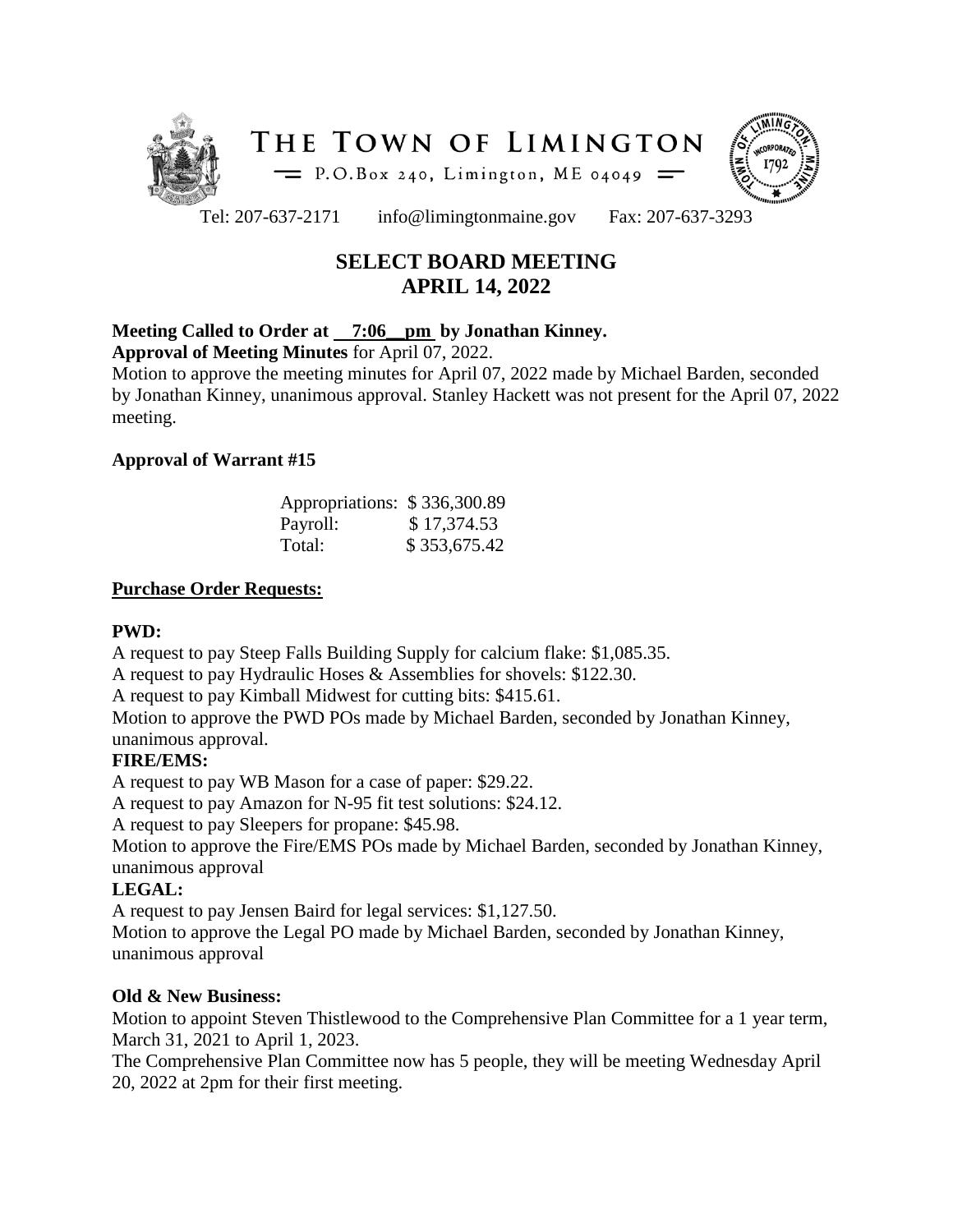The town assessor, Parker Appraisals, will be working in Limington the week of April 18, 2022. Please be advised that he may be stopping by or taking photos of your home. Bob and his son have name tags, and their cars should be marked.

## **The Transfer Station is closed Sunday April 17, 2022 for the Easter Holiday. The Town Offices are closed Monday April 18, 2022 for Patriot's Day.**

## **Weekly Update on Select Board activities:**

Old Town Hall update, working with committee on foundation, grants, plans, and contractors. General Assistance work Ongoing discussions with fire chief regarding operations Ongoing discussions with PWD about working on paving bids w/ public works Recreation Department: moving forward with hiring for MMDY Beach Operations, and recreation director.

#### **Informational Bulletin:**

# **PLEASE NOTE THAT MSAD#6 IS PRESENTING THE 2022-2023 SCHOOL BUDGET ON APRIL 21, 2022. The school budget is increasing for Limington 12.909%.**

#### **Limington Road postings have been lifted EXCEPT Whaleback Rd.**

**Transfer Station hours** are Saturday and Sunday from 9 a.m. to 4 p.m. and Wednesday 12-4 p.m. Recyclable materials go in the compactor at the Transfer Station. Transfer Station stickers are available at the Town Office. **A Transfer Station sticker must be attached to your vehicle windshield for the disposal of ALL items.**

**General Assistance Office** is open on Tuesdays from 3-5 p.m. Applications are available anytime from the Town Clerks office during their normal business hours. Applications must be filled out and accompanied with supporting documentation and must be signed.

**Planning Board** meets at the Municipal Complex on site the first and third Monday evenings at 7pm. The next meeting will be held May 2, 2022.

**Limington Parks & Recreation (formerly MMDY Oversight Committee)** holds their meetings the second Thursday of the month after the Select Board Meeting.

**The Old Town Hall Committee** meets the first Tuesday of the month at 7 pm.

**We are looking for 1-2 Volunteers for the 2022 Parade Committee.**